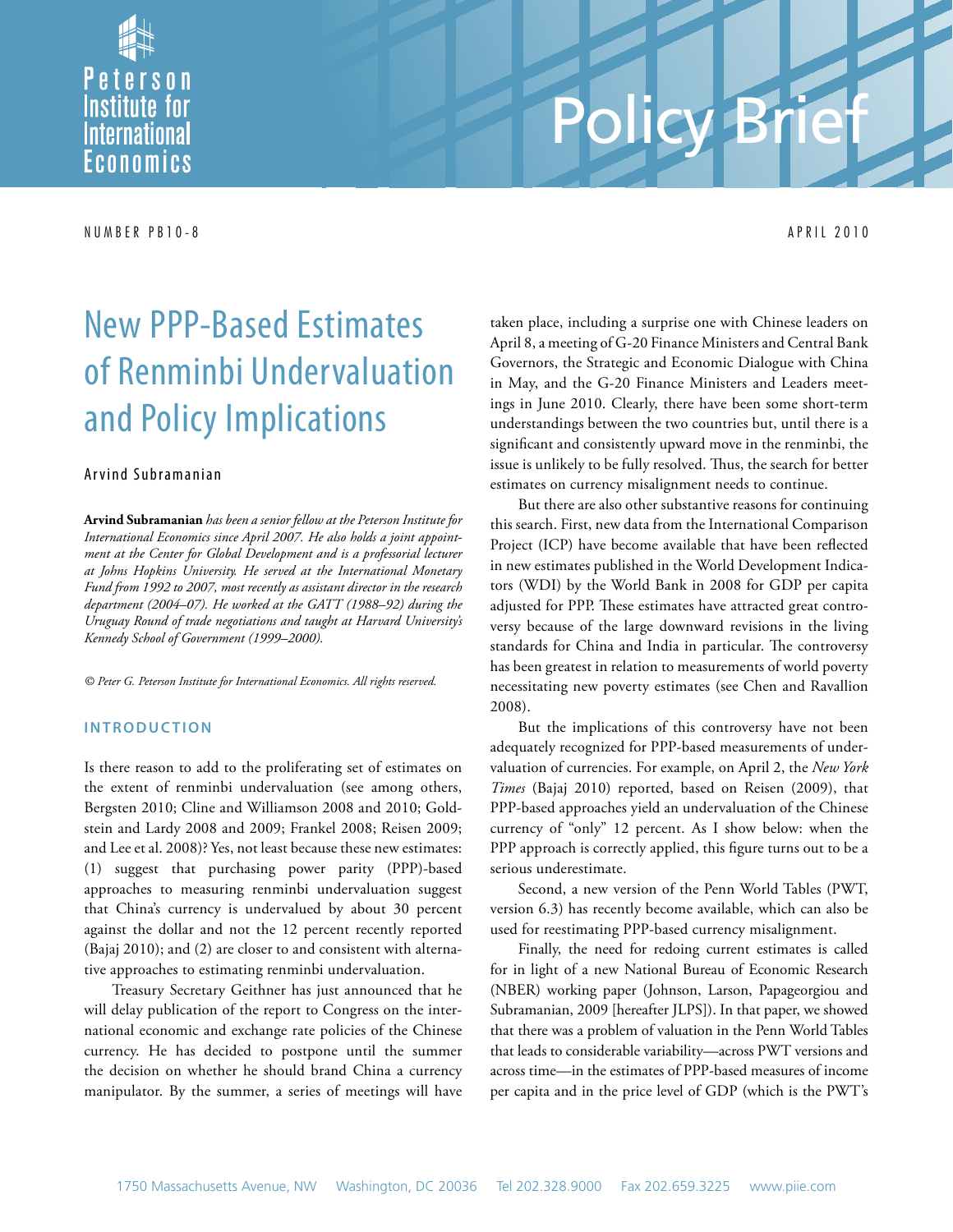variant of the real exchange rate). One implication is that it is not in general robust to use data from the PWT or the WDI for years other than the benchmark year for which detailed price data are collected; also, in general it is better to restrict data to countries for which detailed price data have been collected (benchmark countries). Hence, existing estimates of PPP-based undervaluation of the renminbi (Rodrik 2008 and Reisen 2009 among others) need to be redone.

**"In other words, as of this writing, PPP-based approaches to measuring C hina's under valuation suggest that the renminbi is under valued by about 30 percent against the dollar and not the 12 percent recently repor ted."**

The result of doing so yields a simple conclusion: In 2005 I find that the average estimate of renminbi undervaluation (against the US dollar) is about 30 percent; updating this estimate for end-March 2010, using the same methodology, leaves that estimate broadly unchanged at 30 percent. In other words, as of this writing, PPP-based approaches to measuring China's undervaluation suggest that the renminbi is undervalued by about 30 percent against the dollar and not the 12 percent recently reported.

# **BACKGROUND AND METHODOLOGY**

Estimates of currency undervaluation and overvaluation are based on two broad categories of models. The first are macroeconomic models, using notions of external balance, savings and investment behavior, etc. to define an equilibrium exchange rate.<sup>1</sup> Limiting the current account or ensuring sustainable net external indebtedness are key variables in pinning down this equilibrium exchange rate. Departures from this equilibrium rate yield estimates of undervaluation and overvaluation. The latest estimates by Cline and Williamson (2010) and Goldstein and Lardy (2009) suggest renminbi undervaluation of between 15 and 30 percent against a basket

of currencies. It must be noted that these estimates are sensitive to projections for China's current account surplus, which are being revised downward in response to the large actual decline in this surplus in 2009 and 2010 in the wake of the financial crisis.

A second basis for estimating currency disequilibrium stems from a longer, development perspective. The work of Balassa and Samuelson (hereafter BS) suggested that as countries grow over time, their real exchange rates should appreciate—reflecting productivity growth, particularly in the tradable goods sector. That is: As poor countries grow, the labor productivity of their traded-goods sector will tend to rise, spilling over to wages and prices in producing nontraded goods, and so their price structures should become more like those of developed countries. Thus a rising price—or an appreciating currency—is an equilibrium phenomenon.

Departures from this equilibrium relationship suggested by BS then provide the basis for calculating undervaluation and overvaluation of currencies.2 In the Penn World Tables whose raison d'être is the BS relationship—the real exchange rate (strictly speaking its inverse) is captured as the ratio of the purchasing power parity exchange rate to the market exchange rate. For example, in the case of India, the PPP exchange rate in 2005 was estimated at 14.7 rupees to the dollar compared with the market exchange rate of 44.1 rupees to the dollar. This yields a price level of GDP in India relative to the United States of 0.33 (14.7/44.1), suggesting that Indian prices are, on average, one-third of those in the United States.

Both approaches have their advocates and critics. This is not the place to debate their relative merits (see Cline and Williamson 2008, and Frankel 2008 for an excellent exchange). What can be safely said is: (1) that the two approaches are complementary, deploying different time perspectives for analyzing currency misalignment; and (2) that the more they provide estimates that are correlated, the greater the degree of confidence that one can have in either.

There is, however, one aspect of the PPP-based approach that is inadequately appreciated. Like the IMF's Consultative Group on Exchange Rate Issues (CGER) model described in Lee et al. (2008) and unlike the approach in Cline and Williamson (2008), PPP-based approaches have the virtue of being general equilibrium in nature in the sense that all countries' equilibrium exchange rates are determined simultaneously, ensuring some degree of consistency across estimates for countries (for example, not all countries can simultaneously have undervalued or overvalued exchange rates).<sup>3</sup>

<sup>1.</sup> John Williamson (1983) propounded the notion of a fundamental equilibrium exchange rate (FEER), which is the basis for more recent estimates by Cline and Williamson (2008). These estimates are done country by country. In contrast, the IMF has a multicountry general equilibrium model that relies on an expanded set of macroeconomic variables (including, for example, demographic variables) and ensures consistency in the estimates across countries (see Lee et al. 2008).

<sup>2.</sup> Rogoff (1996) was an early example of using the Penn World Tables to measure currency misalignment.

<sup>3.</sup> The simultaneous determination of equilibrium exchange rates across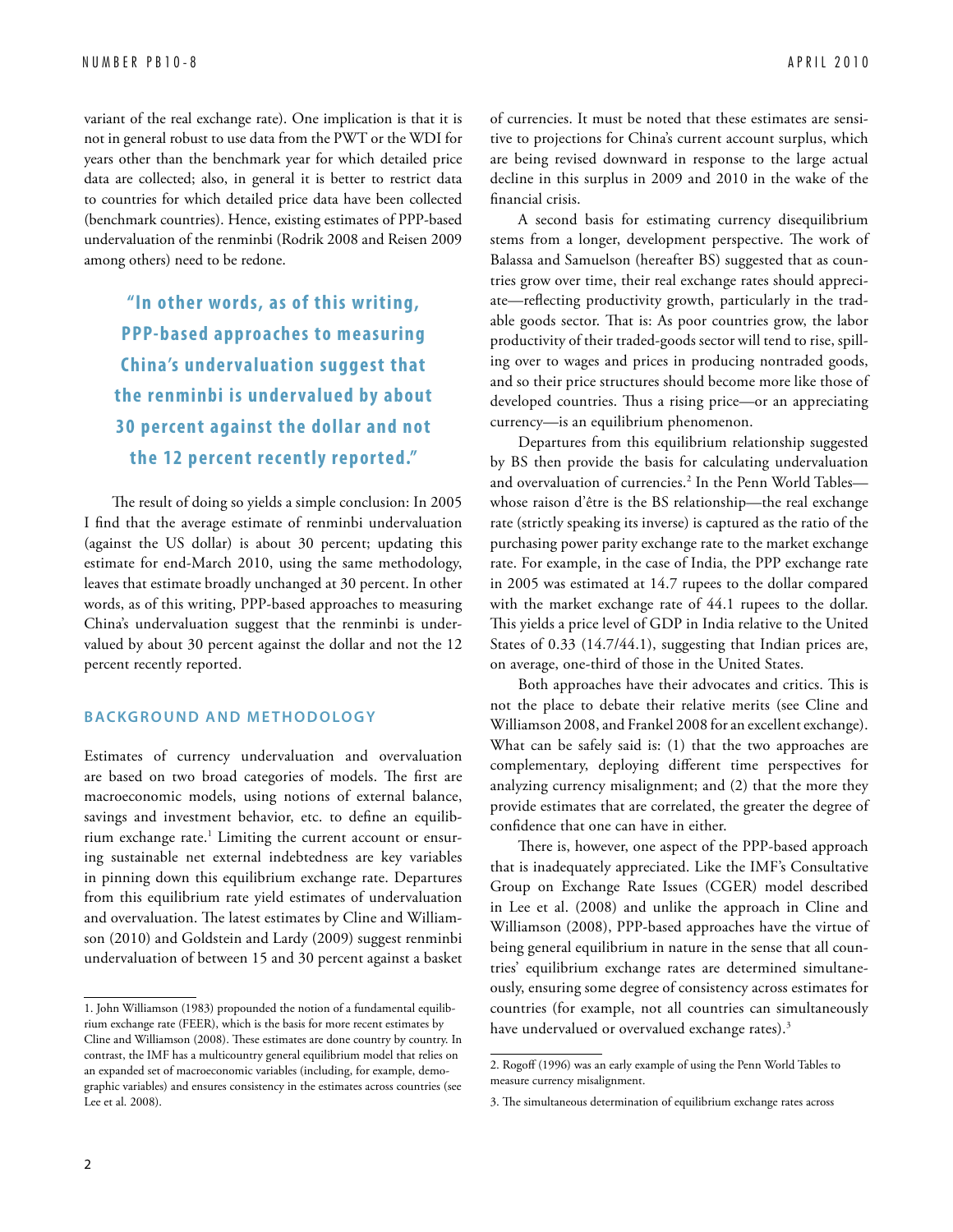Thus, the BS relationship is captured in the following equation:

Ln  $P_i = \alpha + \beta$  Ln  $Y_i$  (1)

where  $P_i$  is the price level of GDP (ratio of the PPP to market exchange rates) for country i,  $Y_i$  is its GDP per capita in PPP terms, and β measures the equilibrium impact of economic growth on the real exchange rate.

After estimating equation 1, the predicted value of the real exchange rate for each country  $\mathrm{P_{i}^{*}}$  can be obtained. The difference between the actual real exchange rate and the predicted one is then a measure of currency misalignment on the PPP approach:

Thus UVAL<sub>i</sub> = Ln 
$$
P_i^*
$$
 - Ln  $P_i$  (2)

where UVAL is the measure of undervaluation of country i's currency (i.e., a positive value of  $\text{UVAL}_{\text{i}}$  when a country's actual price level of GDP is lower than what is predicted by the BS relationship implies that its real exchange rate is undervalued).

# **ESTIMATES FOR CHINA**

The analysis in JLPS (2009) suggests that BS relationship in equation 1 is best estimated: (1) for the benchmark year for which the most recent disaggregated price data are collected; and (2) that the estimation is also best restricted to the sample of countries (benchmark countries) for which disaggregated price data exist. Now, the most recent disaggregated price data were collected for the year 2005 and have been incorporated in the World Bank's World Development Indicators' (WDI) estimates for Y and P in equation 1 above.

Estimation of equation 1 using these data for benchmark countries yields a figure of 15 percent for China's undervaluation for 2005. The estimated equation with relevant statistical descriptors is reproduced in column 1 of table 1.

At first blush, this is very close to Reisen's estimate of 12 percent reported in the *New York Times*. The problem with this estimate is that it is based on data for China (and India) that have been seriously questioned. Deaton and Heston (2009), perhaps amongst the most thoughtful and careful analysts of these new data, have suggested that the price level of GDP for China has been overestimated by about 20 percent and its per capita PPP GDP underestimated by about that amount.

Their critique is twofold. First, they point to the fact that the disaggregated prices collected for China as part of the 2005 ICP project were predominantly for urban areas, which imparted a serious upward bias to Chinese prices.<sup>5</sup> Second, they argue (and here they echo the point also made by Bhalla 2008), based on the work of Pritchett (1997), that the new per capita GDP estimates for 2005 combined with the growth rate (of 5.5 percent) of the Chinese economy for the period 1952–2004 would yield a per capita GDP estimate for 1952 that would be well below the minimum level of per capita GDP that history suggests is required to sustain a population, or that has ever been observed for more than a short period. The only way historical growth rates can be reconciled with above-subsistence levels of income in 1952 would be to raise the GDP estimate for 2005 by about 20 percent. This, in turn, would require the price level or the real exchange rate also to be raised by about 20 percent.

If this critique by Deaton and Heston (2009) is accepted, and equation 1 is reestimated adjusting P and Y for China by, say, 10 and 20 percent (to cover the range of possible bias identified by Deaton and Heston 2009), respectively, the new estimates for Chinese undervaluation change significantly.<sup>6</sup> In column 2 of table 1, estimates are reported when a 10 percent adjustment is made and in column 3 when a 20 percent adjustment is made. With these corrections, Chinese undervaluation rises to 26 percent and 37 percent, respectively (figure 1 plots the relationship corresponding to the 20 percent adjustment).

One way of checking which of these estimates of undervaluation is plausible is in fact to estimate equation 1 based on the most recent version of the PWT, namely version 6.3, which was released in August 2009. The disadvantage of using these data is that they are prone to the problems described in JLPS (2009). The advantage of using these is that they are perhaps less prone to the bias in estimating price level and GDP associated with the estimates in the WDI that afflict, in particular, countries such as China. These caveats need to be borne in mind when evaluating estimates from this source.

When equation 1 is reestimated using PWT 6.3 data, the undervaluation estimate for China is 47 percent as reported in column 4 of table 1.

countries arises from the way disaggregated price data from different countries are aggregated to yield the international prices for all goods across countries (see JLPS 2009, appendix 1 for a description and Deaton and Heston 2009 for some of the problems and complexities in such an aggregation).

<sup>.</sup> Technically speaking, JLPS (2009) implies that estimating equation 1 would be problematic because of errors in measuring both the left-hand and right-hand variables. These errors are not random but in fact systematic across time and across countries, leading to biased and inconsistent estimates of the parameters in equation 1.

<sup>.</sup> Ravallion (2010) suggests that China's price level was overstated in the 2005 ICP by about a third because of the urban bias of data collection.

<sup>.</sup> In principle, changing individual Chinese prices would affect all the international prices and the PPPs for all countries, but as an approximation, and given China's relatively small size in world consumption, these consequential changes can be ignored.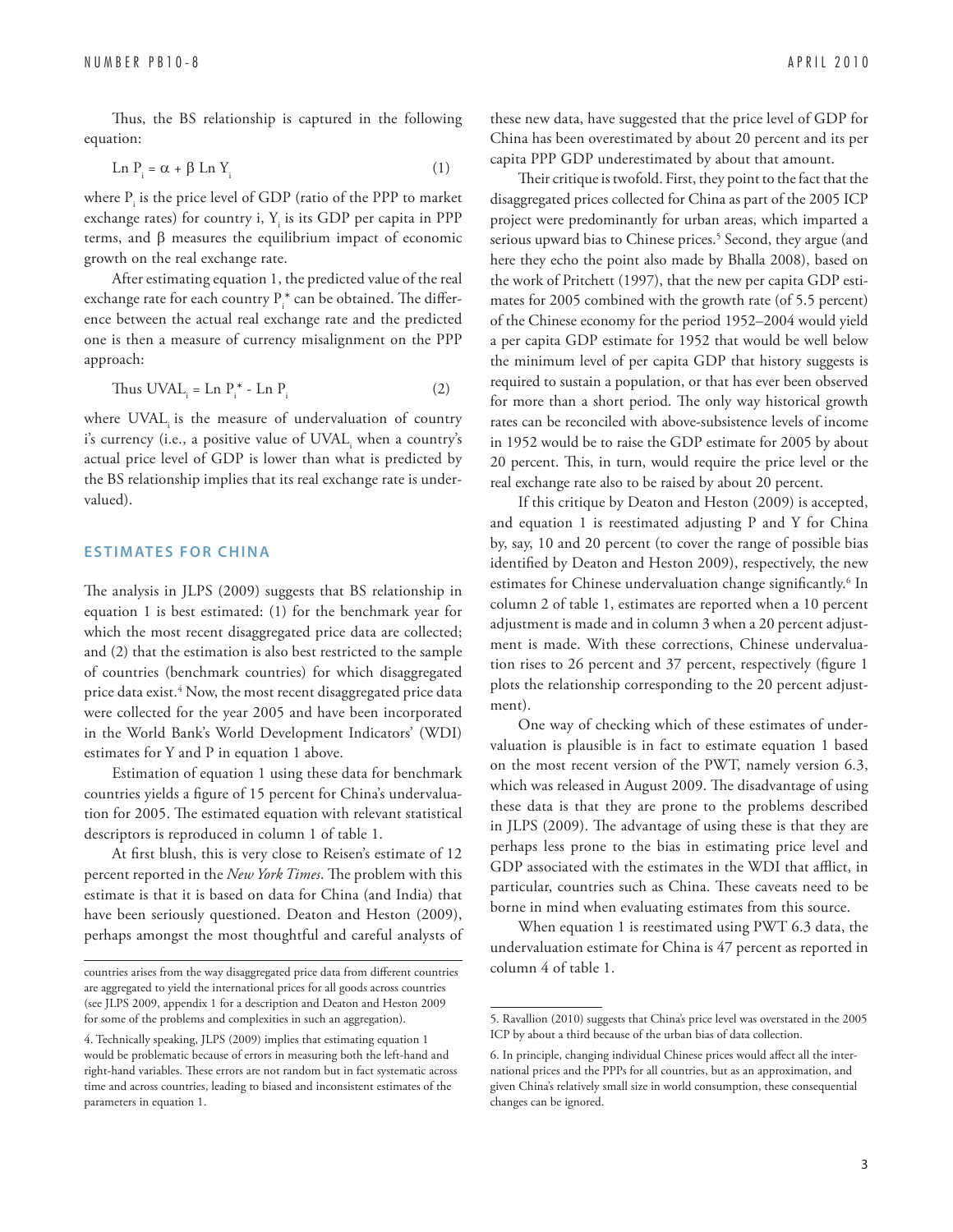| Data set                                         | <b>World Development</b><br><b>Indicators (WDI)</b>         | <b>WDI with China data</b><br>corrected á la Deaton<br>and Heston (2009) <sup>1</sup> | <b>WDI with China data</b><br>corrected á la Deaton<br>and Heston $(2009)^2$ | <b>Penn World Tables</b><br>(version 6.3) |
|--------------------------------------------------|-------------------------------------------------------------|---------------------------------------------------------------------------------------|------------------------------------------------------------------------------|-------------------------------------------|
|                                                  | (1)                                                         | (2)                                                                                   | (3)                                                                          | (4)                                       |
|                                                  | Dependent variable is log of the price level of GDP in 2005 |                                                                                       |                                                                              |                                           |
| Coefficient on constant term                     | 1.94                                                        | 1.94                                                                                  | 1.94                                                                         | 0.7                                       |
| t-statistic                                      | 11.36                                                       | 11.33                                                                                 | 11.31                                                                        | 2.17                                      |
| Coefficient on log of per capita GDP (PPP)       | 0.234                                                       | 0.234                                                                                 | 0.234                                                                        | 0.351                                     |
| t-statistic                                      | 11.84                                                       | 11.82                                                                                 | 11.81                                                                        | 10.02                                     |
| R-square                                         | 0.55                                                        | 0.55                                                                                  | 0.55                                                                         | 0.46                                      |
| Number of observations                           | 141                                                         | 141                                                                                   | 141                                                                          | 144                                       |
| Magnitude of of undervaluation (percent)         | 14.50                                                       | 26.20                                                                                 | 36.90                                                                        | 47.40                                     |
| Average magnitude of undervaluation<br>(percent) | 31.30                                                       |                                                                                       |                                                                              |                                           |

#### **Table 1 PPP-based estimates of renminbi undervaluation**

1. China's price level is decreased by 10 percent and GDP per capita increased by 10 percent.

2. China's price level is decreased by 20 percent and GDP per capita increased by 20 percent.

*Source:* Authors' calculations.

All these estimates are for 2005. But they can be updated for the most recent period (say end-March 2010) by using the estimated  $β$  to project how the real exchange rate should have evolved between end-2005 and today. This can then be compared with how much the renminbi actually evolved, obtain the difference between the two, and adjust the 2005 estimate accordingly.

Between 2005 and end-March 2010, China's per capita GDP grew about 45 percent; applying the average of the four β estimates suggests that the real exchange rate should have appreciated by a further 12 percent. The actual real appreciation of the renminbi was about the same measured both against the dollar and against a basket of goods (based on the real exchange rate indices produced by JPMorgan, Citi, and the Bank for International Settlements [BIS]), suggesting that the estimate for 2005 from the equation is broadly also the undervaluation estimate for today.

Since each of the four estimates suffers from limitations, a reasonable approach would be to average all four. This yields an undervaluation estimate for China of about 31 percent against the US dollar, which is my preferred PPP-based estimate.<sup>7</sup>

# **WAY FORWARD**

If this estimate (which is quantitatively similar to the estimates of other methods) is right, the policy question of how to address renminbi undervaluation remains alive and urgent. Many analysts argue that renminbi appreciation would be desirable because that would be in China's own interests. There is no doubt that China's currency policy threatens to create a number of distortions for China, including an overreliance on foreign as opposed to domestic demand, a reserve buildup with large potential valuation losses in the future, and the continuation of financial repression that current currency policy requires and sustains.

It is one thing for outsiders to warn of these potential dangers. But it is something else to confidently assert that changing the current policy would be better for China. It is not just that the call to change policies ignores the wrenching social and political change that governments have to deal with and that governments around the world naturally shy away from. Humility is in order when telling a country that has posted the most spectacular rates of economic growth for the longest periods of time in the history of humanity that other policies would have worked better. It must be pointed out that the most spectacular rates of economic growth have also been accompanied by the most spectacular rates of growth of consumption per capita. So, while it is possible (but by no means certain) that the Chinese government might be sacrificing consumption for extra growth in counterfactual time; it is certainly delivering rapid growth rates of consumption in real time.

So, the more justified case for a change in China's currency policy is the impact not on China itself but on the rest of the world. Two aspects of this impact are worth emphasizing. First, in a cyclical sense, China's current account surplus (reflecting its currency undervaluation) creates a demand problem.

<sup>7.</sup> The magnitude of undervaluation is also statistically significant: when a China dummy is introduced in the regression in equation 1, its coefficient is tightly estimated and significant at the 1 percent confidence level.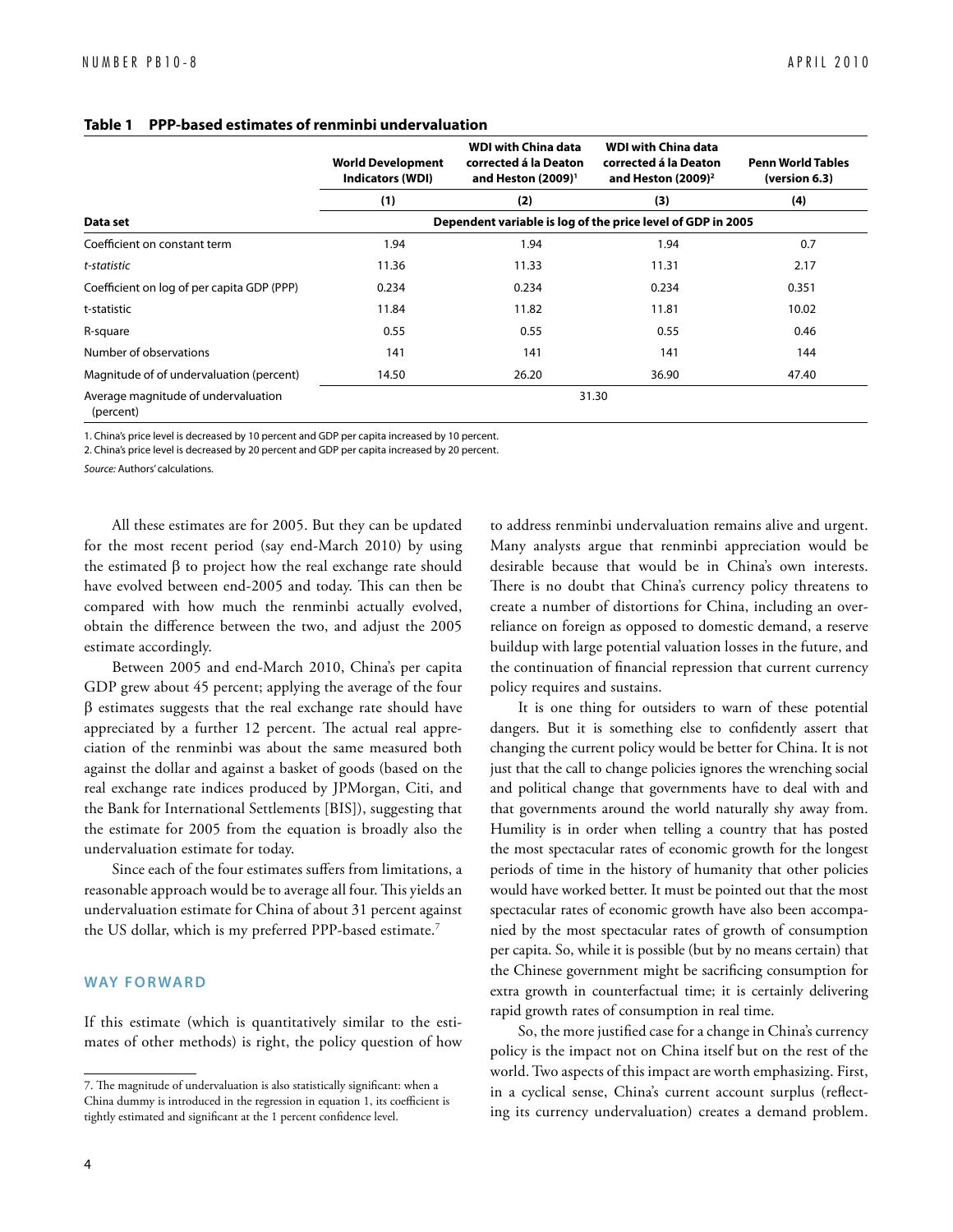#### **Figure 1 The Balassa-Samuelson relationship, 2005**

Log of PPP-adjusted per capita GDP (residuals)



coef = .23363622, (robust) se = .01978862, t = 11.81 Note: This figure is the pictorial counterpart of the regression presented in column 3 of table 1 above. *Source:* Authors' calculations.

Paul Krugman has estimated that this demand-contractionary impact of China's policies implies higher unemployment in the United States of about 1.7 million. Bergsten (2010) estimates this impact as closer to 600,000.

Second, as argued in Subramanian (2010), an undervalued exchange rate is above all a protectionist trade policy because it is the combination of an import tariff and an export subsidy. It follows therefore that the real victims of this policy are other emerging-market and developing countries—because they compete more closely with China than the United States and Europe, whose source of comparative advantage is very different from China's. In fact, developing countries face two distinct costs from China's exchange rate policy.

In the short run, with capital pouring into emergingmarket countries, their ability to respond to the threat of asset bubbles and overheating is undermined. Emerging-market countries such as Brazil, India, and South Korea are loath to allow their currencies to appreciate—to dampen overheating—when that of a major trade rival is pegged to the dollar.

But the more serious and long-term cost is the loss in trade and growth in poorer parts of the world. Dani Rodrik (2010) estimates that China's undervaluation has boosted its long-run growth rate by more than 2 percent by allowing greater output of tradable goods, a sector that was the engine of growth and an escape route from underdevelopment for postwar successes such as Japan, South Korea, and Taiwan.

Higher tradable goods production in China results in lower traded goods production elsewhere in the developing world, entailing a growth cost for these countries. Of course, some of these costs may have been alleviated by China's rapid growth and the attendant demand for other countries' goods. But China's large current account surpluses suggest that the alleviation is only partial.

The key therefore is to recognize that the renminbi is a problem not just for the United States but the world and, as such, requires a multilateral rules-based solution rather than a bilateral confrontation between Washington and Beijing. The US Treasury secretary's recent decision to defer pronouncing on China's exchange rate as well as the manner in which this delay was presented are clearly aimed at multilateralizing the China currency issue. This is a very desirable step forward. The question is: What form should this multilateralization take?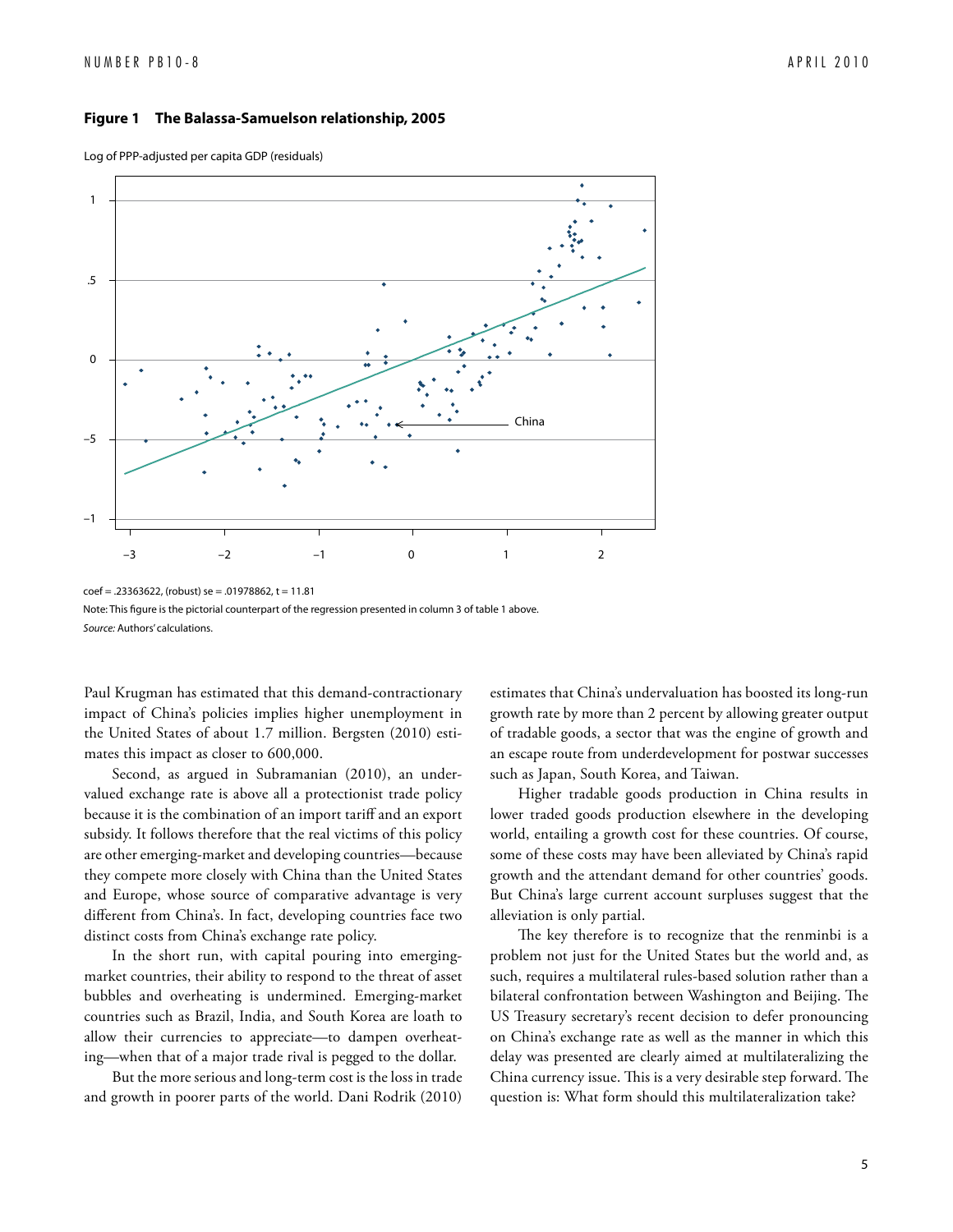The International Monetary Fund (IMF) is, of course, the natural multilateral forum for addressing exchange rate issues. But the IMF suffers from problems of eroding legitimacy and inadequate leverage. Emerging market countries still complain that its antiquated governance structure does not reflect economic realities.

**"Humility is in order when telling a country that has posted the most spectacular rates of economic growth for the longest periods of time in the history of humanity that other policies would have worked better."**

Moreover, the IMF has rarely, if ever, effectively influenced the policies of large creditor countries even where such policies have had significant negative effects on others. The IMF and its managing director have become more vocal in characterizing the renminbi as "substantially undervalued," but this has been water off the Beijing duck's back. The IMF is, sad to say, toothless.

The World Trade Organization (WTO) is a natural forum for developing new multilateral rules. First, undervalued exchange rates are de facto protectionist trade policies because they are a combination of export subsidies and import tariffs. Second, the WTO has a better record on enforcement of rules. Its dispute settlement system, although not perfect, has been reasonably effective in allowing members to initiate and settle disputes. The WTO has greater legitimacy than the IMF—developing countries, even smaller ones, have been active in bringing disputes to the WTO. Tiny Antigua (population: 69,000) managed to successfully challenge US gambling laws through the WTO.

Although the WTO has some rules on exchange rate–related action, they are too vague to provide a basis for effective enforcement. What is needed is a new rule in the WTO proscribing undervalued exchange rates.8 The irony is that export subsidies and import tariffs are individually disciplined in the WTO, but their lethal combination, "an undervalued exchange rate," is not. But the rules would have to be carefully designed because a competitive exchange rate can be a legitimate policy tool for development. The rules should aim to address those situations where the adverse costs imposed on partner countries from an undervalued exchange rate start to become large relative to the benefits to the country (Mattoo and Subramanian 2009 elaborate on the content and implementation of possible new rules).

The IMF would continue to be the sole forum for broad

exchange rate surveillance. But in those rare instances of substantial and persistent undervaluation, we envisage a more effective delineation of responsibility, with the IMF continuing to play a technical role in assessing when a country's exchange rate was undervalued, and the WTO assuming the enforcement role.

How would this new rule be incorporated in the WTO? Essentially through negotiation. For example, the G-20 over the next few months could examine the Chinese issue and call upon countries to indeed negotiate such new rules in the WTO. China would have to agree with its other trading partners in the WTO to negotiate new rules aimed at disciplining undervalued exchange rates.

Such an approach has several advantages. China would not be seen as a victim of bilateral targeting, but part of a cooperative approach to settle an issue that could well go beyond its currency. The remedy would be new broad-based rules rather than just renminbi revaluation. There would be a large collateral benefit too. Negotiating new and important rules would help revitalize the WTO, which has languished because of the unfinished Doha Round of trade talks.

# **CONCLUSION**

New estimates for the undervaluation of the Chinese currency based on the purchasing power parity approach yield a figure that is closer to 30 percent rather than the 12 percent reported recently in Reisen (2009) and in the *New York Times*. These estimates—all of which come with qualifications and caveats—are based on applying new insights about the way in which the PPP data are compiled; on using new data that have become recently available; and on correcting existing estimates for the biases in the data used for China in particular.

The best PPP-based estimate for renminbi undervaluation is one that can combine the methodology suggested by JLPS (2009) with data that corrects for the biases in the 2005 ICP project. It will be possible to undertake such an estimate when version 7 of the Penn World Tables—which will correct for some of the biases in the 2005 ICP data and hence in the World Bank's WDI PPP estimates—is released later this year. But for now, the best (or at least the least problematic) PPPbased estimate for renminbi undervaluation remains about 30 percent.

# **Ref e r e n c e s**

Bajaj, Vikas., 2010. Coming Visit May Signal Easing by China on Currency. *New York Times* (April 1). Available at www.nytimes.com.

Bergsten, C. Fred. 2010. Correcting the Chinese Exchange Rate: An Action Plan. Testimony before the Committee on Ways and Means, US House of Representatives, March 24.

<sup>8.</sup> Bergsten (2010) calls upon the United States to take China to the WTO based on possible violation of General Agreement on Tariffs and Trade (GATT) article XV:4.